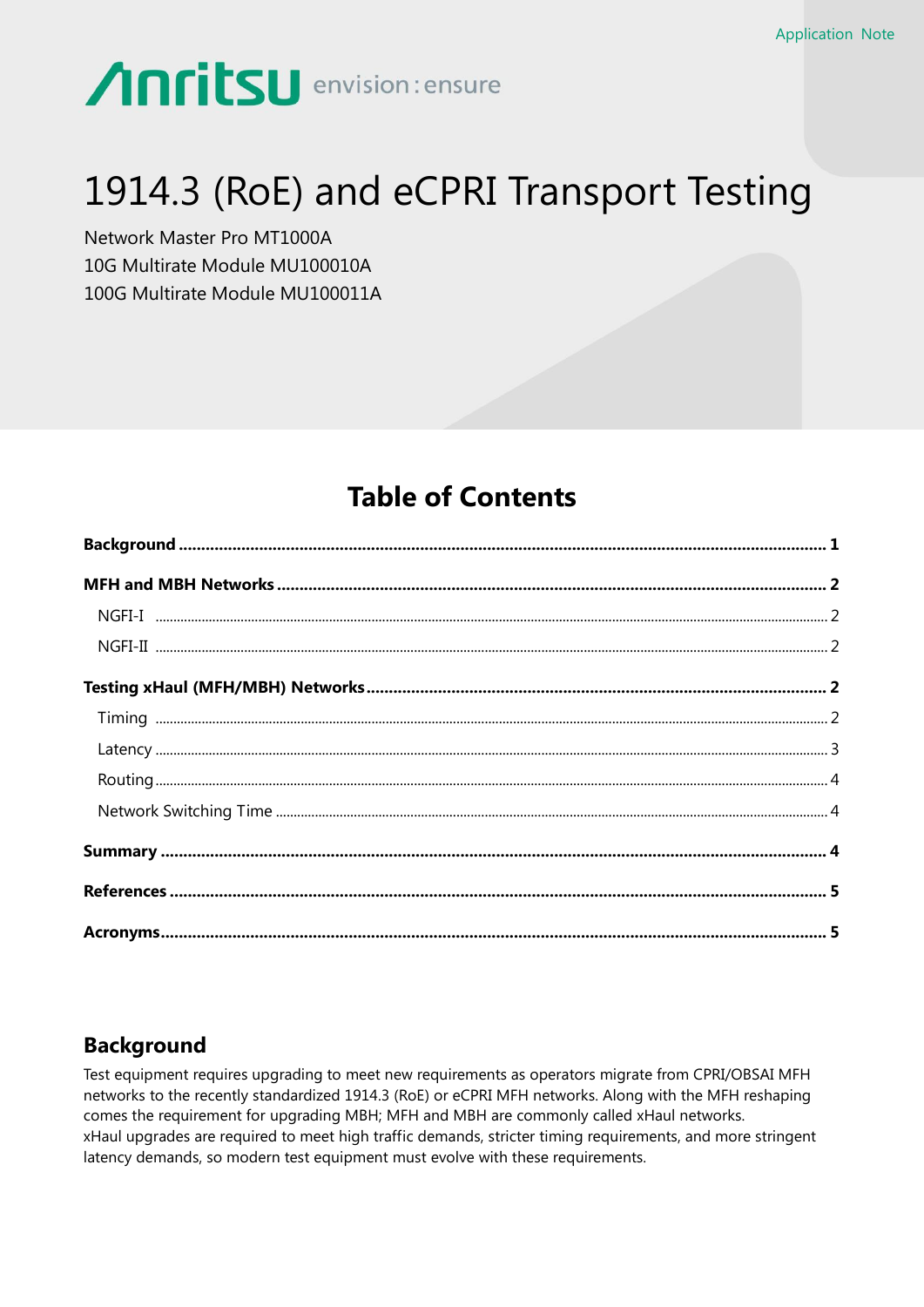## <span id="page-1-0"></span>**MFH and MBH Networks**

With new xHaul networks come very strict timing requirements for both accuracy (stability of time synchronization) and network latency. Allowing the mobile network to support very stringent URLLC and M2M demands places us-level requirements on the transport network. Supporting this requires changes to the network architecture, splitting the work of the BBU into two sections a DU and a CU. Multiple DUs can work with the same CU depending on the traffic



Figure 1 xHaul network with double split

type. Testing these three key RU, DU, and CU elements, and more importantly the network elements between them is required because confirming the data-path performance is critical to ensuring network QoS.

### <span id="page-1-1"></span>**NGFI-I**

This section between the RU and DU commonly uses transport rates up to 25 Gbps with different transport technologies, which are commonly eCPRI or 1914.3 frame formats.

### <span id="page-1-2"></span>**NGFI-II**

This section between the DU and CU commonly uses transport rates up to 100 Gbps often over DWDM or CWDM links with a currently unconfirmed transport technology (at early 2018), but could use the 1914.3 frame format.

## <span id="page-1-3"></span>**Testing xHaul (MFH/MBH) Networks**

There are several tests that should be performed on these types of networks. A couple of very critical areas timing and latency have much tighter requirements than traditional networks. These two areas are critical because the data throughput drops significantly if the timing at the two RUs is not the same as the 5G device moves from one RU to another, because the data transfer to the 5G device is via TDD over the air interface.

### <span id="page-1-4"></span>**Timing**

With extremely high accuracy required at the RU and many RUs unable to have a direct GNSS connection, 5G networks must often carry the network timing over Ethernet frames. This is commonly completed via one or several of the [IEEE](#page-4-0)   $(802.1CM^{TM}/1588v2^{TM})$  $(802.1CM^{TM}/1588v2^{TM})$  and ITU-T  $(G.826x/G.827x)$  protocol standards, commonly grouped under the terms PTP or PTP & SyncE.

Any Ethernet license on the Network Master Pro includes the ability to generate and analyze PTP and SyncE, allowing both testing during installation of all network elements (switches and routers) and connection of 5G elements (CU, DU, or RU) to confirm timing accuracy in this critical area of the network.



Figure 2 Network timing and data paths

Since network time is often not delivered over the same path as traffic (Figure 2), it is critical to test each network element is capable of distributing very accurate timing. This can be achieved by terminating with a Network Master Pro at key points in the network to replace the CU, DU, or RU and confirm: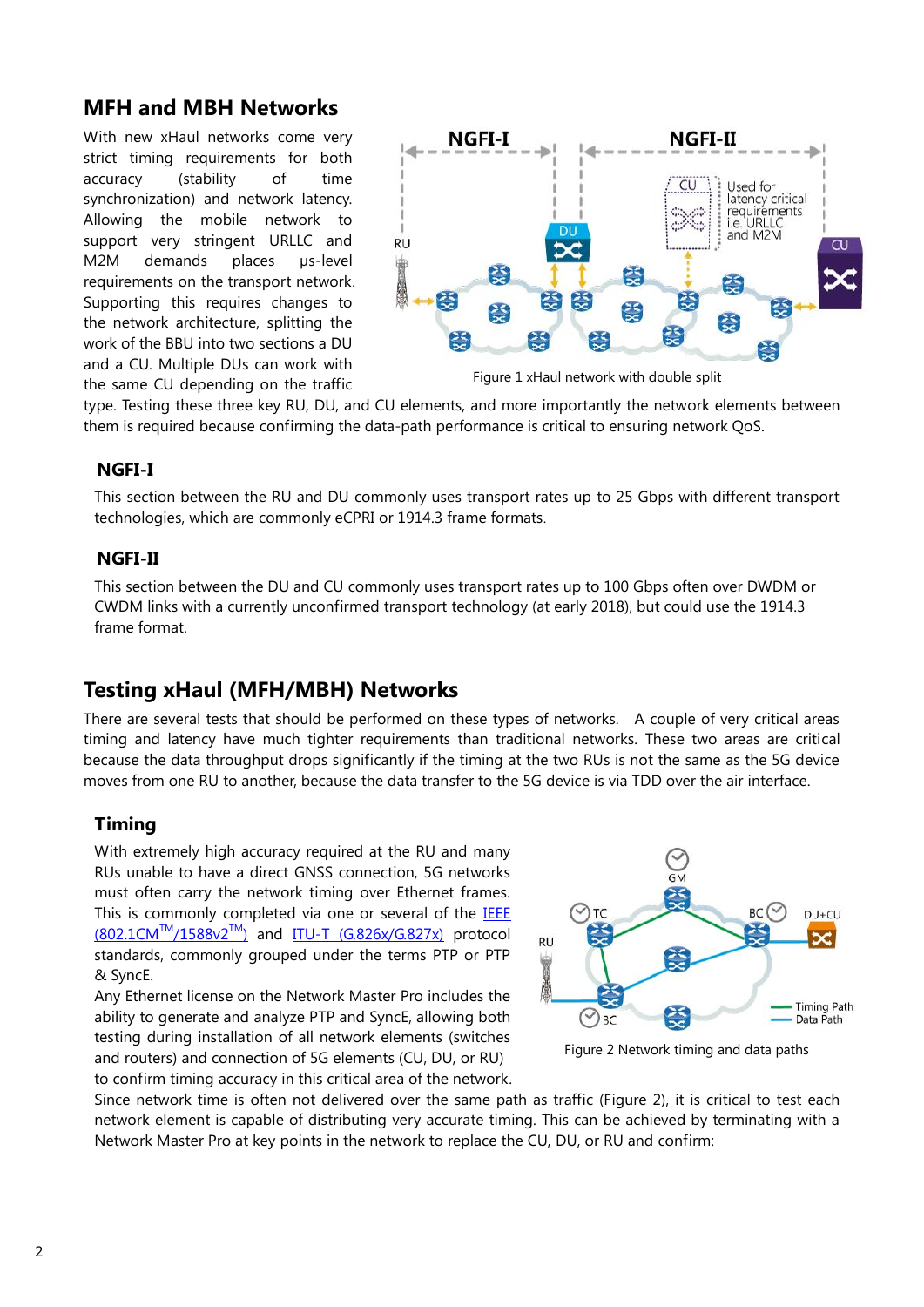- 1PPS accuracy over time
	- o Connecting the Network Master Pro to any network element allows the user to confirm whether the network can transfer the phase accurately across the network.
	- o This is achieved by comparing the phase of the signal received across the network from the Grand Master



Figure 3 Network Master Pro time error

installed High Performance GPS Disciplined Oscillator Module MU100090A.

- o The 1PPS results presented as the max|TE|, cTE, and dTE give the operator insight to all required Time Error details occurring during the test.
- Master Port Time Transfer Error (Terr) measurement over time

clock against the Network Master Pro with

- o Terr can also be measured while measuring 1PPS. This is calculated by monitoring the timestamp within each received PTP message and then comparing this time against the Network Master Pro reference time, also called "two-way time error".
- o Terr measurement allows observation of how accurately the network distributes time at the network edge without access to a 1PPS signal.

LTE-TDD transport networks require a timing accuracy at the network edge (UNI) of 1.1 µs referenced to UTC via GNSS. In 5G use cases, such as MIMO and TX diversity, the required accuracy is even more stringent with requirements of 200 ns, 70 ns, or 20 ns within an antenna cluster, and the reference timing coming from the local MFH segment, not via GNSS. Although each section (NGFI-x) has different timing requirements, it is very likely the full network will have to comply



Figure 4 Network Master Pro Terr measurement

with the more stringent requirements because RUs are likely to be placed at all network access points. This is completely dependent on the network architecture, which will depend on many factors, such as traffic density.

#### <span id="page-2-0"></span>**Latency**

Latency across the network is almost as critical as timing and has become far more important in 5G networks because devices are placing strict latency requirements on the network. These devices are commonly placed into two main M2M and URLLC groups, which depending on the application require sub-1 ms latency, leaving sub-100 µs latency end-to-end across the NGFI-I network.

Ideally, testing one-way latency across the network would require two testers both synchronized via GNSS.

- Completing BER test over RoE or eCPRI

- o Replacing the RU, CU, or DU with a Network Master Pro at strategic points in the network (Figure 1) allows a field engineer to measure latency across the network accurately.
- o It is important to configure the BER test to use the same protocols as the end devices (that they are replacing) because the network can be configured for different



Figure 5 Network Master Pro RoE/eCPRI BERT testing latency and jitter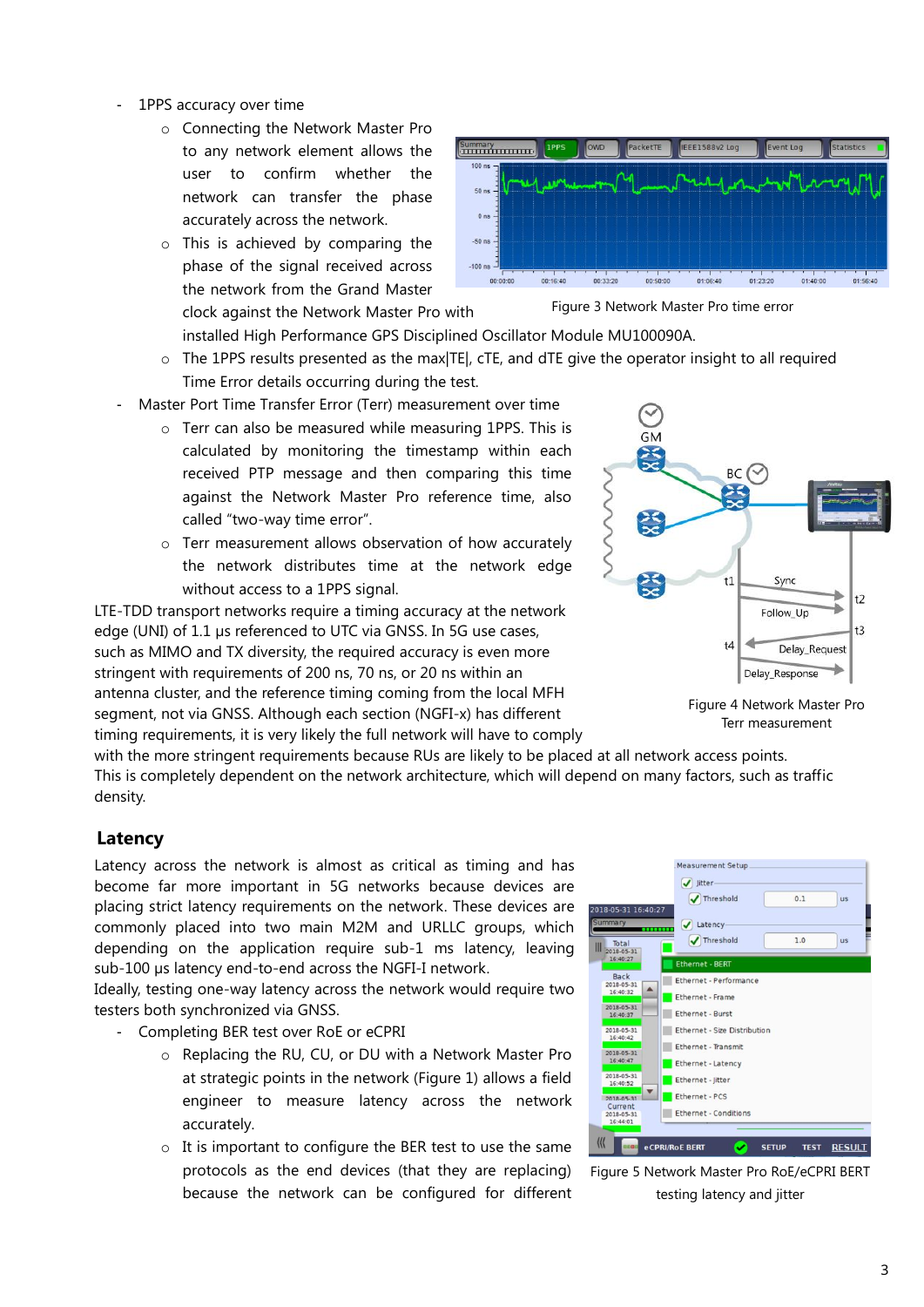priorities based on the RoE or eCPRI protocols in use. Network slicing is seen as a key function of 5G networks to optimize network bandwidth and configure priorities across the network.

o Measuring jitter and latency across RoE and eCPRI networks will be key to confirming network performance issues. Also confirming that the latency result does not change under high throughput is another key to ensuring the network can scale to tomorrow's 5G requirements.

#### <span id="page-3-0"></span>**Routing**

CPRI is a Point-to-Point non-routed protocol, while both 1914.3 (RoE) and eCPRI are based on routable Ethernet frames. Consequently, ensuring network connectivity requires testing the end-to-end connection using the 1914.3 (RoE) or eCPRI framed header. Since NGFI-I and NGFI-II can be routed across multiple network connections each with multiple traffic streams from different end points, confirming end-to-end connectivity with a low BER ensures network connection stability.

### <span id="page-3-1"></span>**Network Switching Time**

Since timing and latency are so critical, especially within NGFI-I networks, the ability to test network recovery time from a failure is also critical.

When an RU is not connected for some defined time, the CU can take that RU offline permanently, causing



 $\vert$ 

Current<br>2018-05-2

roll-on effects on loading of other nearby RUs and affecting user throughput.

This requires testing the time a network takes to switch **KONGREGATION** eCPRI/RoE BERT from a break until fully restored (called service disruption time), enabling the operator to ensure the network can recover within the required time and minimizing customer downtime. Completing a service disruption time test for RoE or eCPRI using the Network Master Pro is the same as completing it over Ethernet. Simply select the option to turn it on and set the defined service disruption, such as "lost packets greater than count x", or "LOS for longer than time x". The results not only display the count/time but are also highlighted in green or red, based on the settings.

Figure 6 Network Master Pro interface for Service Disruption Time

SETUP TEST RESULT FOR SVE DE RESULT

 $\blacktriangleright$ 

| Service disruption |          |
|--------------------|----------|
| Disruption type:   | Packet   |
| Packet             | l Packet |
| Min. disruption:   | LOS.     |

### <span id="page-3-2"></span>**Summary**

With the move to more complicated xHaul networks utilizing CU, DU, and RU elements within a routed network, comprehensive testing is required to ensure network reliability. This makes for a much more complex transport network in combination with end devices, placing even more stringent demands on areas such as network timing and latency.

Many people talk about how good or bad their mobile connection is, but the mobile connection will always seem to be not up to the expected standard without a strong and reliable wired network behind it.

Figure 7 Service Disruption Time settings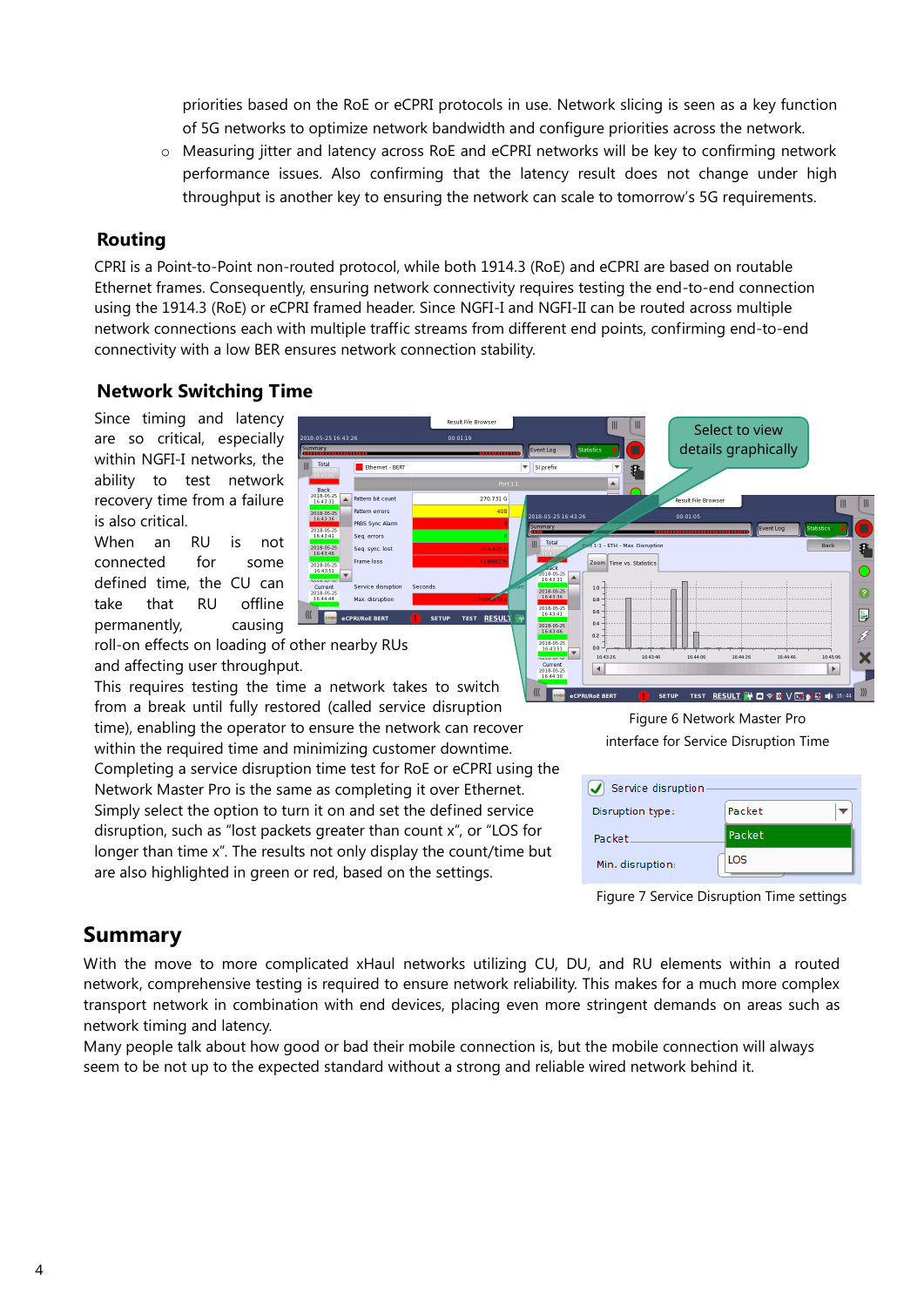## <span id="page-4-0"></span>**References**

| <b>CPRI/eCPRI</b>                                                                                 | http://cpri.info                                            |  |  |  |
|---------------------------------------------------------------------------------------------------|-------------------------------------------------------------|--|--|--|
| IEEE 1914 (Working Group)                                                                         | http://sites.ieee.org/sagroups-1914                         |  |  |  |
| IEEE Std 802.1CM™                                                                                 | http://www.ieee802.org/1/pages/802.1cm.html                 |  |  |  |
| - IEEE Standard for Local and metropolitan area networks - Time-Sensitive Networks for Fronthaul. |                                                             |  |  |  |
| ITU-T G.8261/Y.1361                                                                               | http://www.itu.int/rec/T-REC-G.8261/en                      |  |  |  |
| Timing and synchronization aspects in packet networks                                             |                                                             |  |  |  |
| <i>ITU-T G.8262/Y.1362</i>                                                                        | http://www.itu.int/rec/T-REC-G.8262/en                      |  |  |  |
| Timing characteristics of a synchronous Ethernet equipment slave clock                            |                                                             |  |  |  |
| ITU-T G.8264/Y.1364                                                                               | http://www.itu.int/rec/T-REC-G.8264/en                      |  |  |  |
| Distribution of timing information through packet networks                                        |                                                             |  |  |  |
| <b>ITU-T G.8275</b>                                                                               | https://www.itu.int/rec/T-REC-G.8275/en                     |  |  |  |
| Architecture and requirements for packet based time and phase distribution.                       |                                                             |  |  |  |
| ITU-T G.8271/Y.136                                                                                | https://www.itu.int/rec/T-REC-G.8271/en                     |  |  |  |
| Time and phase synchronization aspects of packet networks.                                        |                                                             |  |  |  |
| ITU-T G.8273/Y.1366                                                                               | https://www.itu.int/rec/T-REC-G.8273/en                     |  |  |  |
| Framework of phase of time clocks                                                                 |                                                             |  |  |  |
| IEEE Std 1588v2 <sup>TM</sup>                                                                     | https://standards.ieee.org/findstds/standard/1588-2008.html |  |  |  |
| IEEE Standard for a Precision Clock Synchronization Protocol.                                     |                                                             |  |  |  |
| <b>OBSAI</b>                                                                                      | http://www.obsai.com                                        |  |  |  |

## <span id="page-4-1"></span>**Acronyms**

| 5G          | 5 <sup>th</sup> Generation (telecom network) | <b>MBH</b>   | Mobile Back Haul                          |
|-------------|----------------------------------------------|--------------|-------------------------------------------|
| <b>BBU</b>  | Base-Band Unit                               | MFH          | Mobile Front Haul                         |
| BC          | <b>Boundary Clock</b>                        | <b>NGFI</b>  | Next Generation Fronthaul Interface       |
| <b>BER</b>  | <b>Bit Error Rate</b>                        | <b>OBSAI</b> | Open Base Station Architecture Initiative |
| <b>CPRI</b> | Common Public Radio Interface                | <b>OWD</b>   | One Way Delay                             |
| CU          | Central Unit                                 | <b>PPS</b>   | Pulse Per Second                          |
| cTE         | constant Time Error                          | <b>PTP</b>   | <b>Precision Time Protocol</b>            |
| DU.         | Distributed Unit                             | QoE          | Quality of Experience                     |
| dTE         | dynamic Time Error                           | <b>RoE</b>   | Radio over Ethernet (IEEE 1914)           |
| eCPRI       | e Common Public Radio Interface              | <b>RRH</b>   | Remote Radio Head                         |
| GM          | <b>Grand Master Clock</b>                    | SyncE        | Synchronous Ethernet                      |
| <b>GNSS</b> | <b>Global Navigation Satellite System</b>    | TC           | <b>Transparent Clock</b>                  |
| LOS.        | Loss of Signal                               | <b>TDD</b>   | <b>Time Division Duplex</b>               |
| M2M         | Machine to Machine                           | UNI          | User Network Interface                    |
| max TE      | maximum Time Error                           | <b>URLLC</b> | Ultra-Reliable Low Latency Communications |